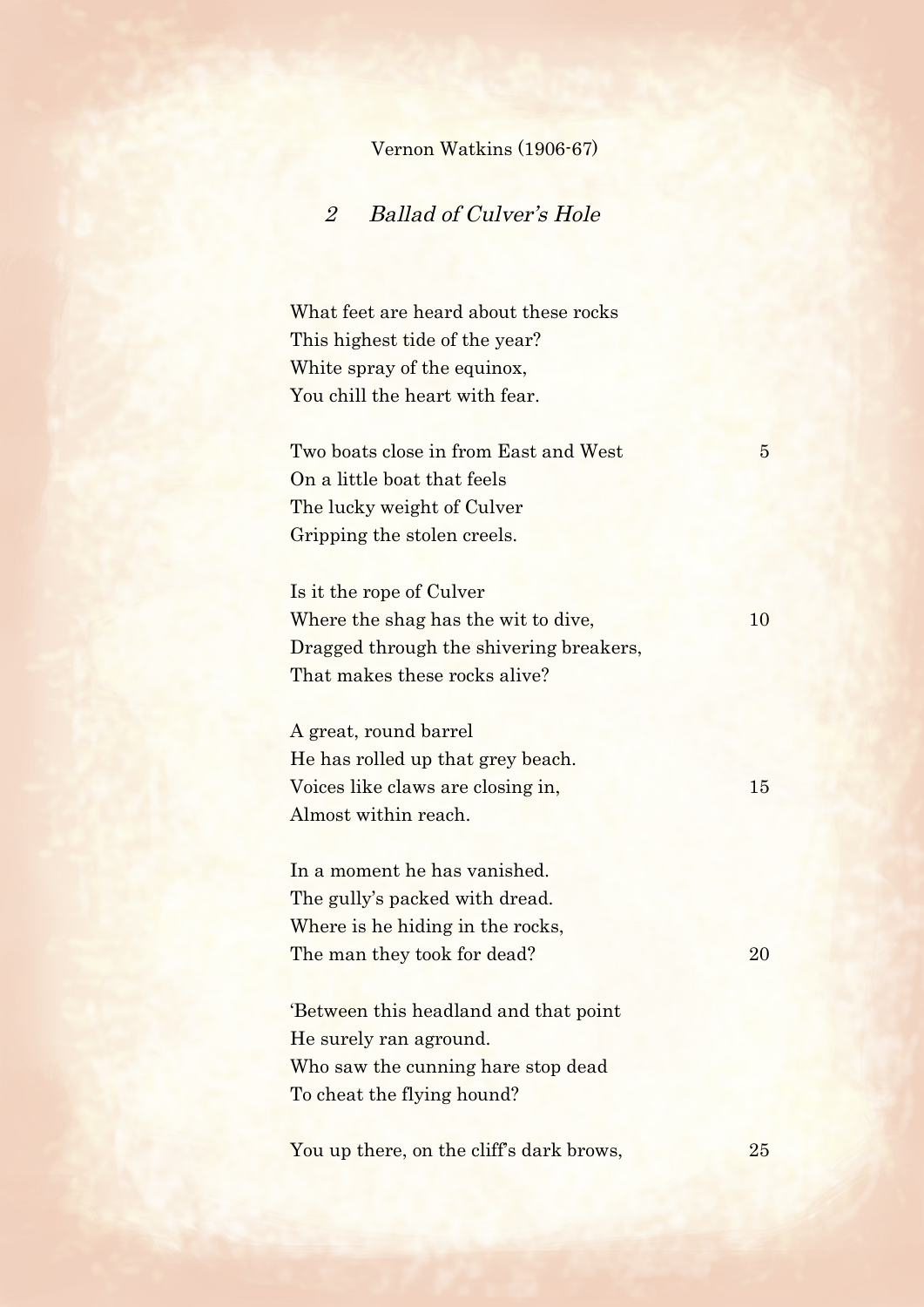You who stand there stiff, Where does Culver keep his house, Perched upon what cliff?'

'We know nothing, we know nothing, Never found his nest. 30 Ours is the crooked haystack, The white-washed farm at rest.

We hear nothing, we hear nothing, Only seabirds' cries. Call his name to the rock, and then 35 Hear what the rock replies.

A white-washed cottage, a house of stone Might not hold your man. Out of a nest of bleaching bone The brightest fisher sprang. 40

We have seen the kestrel hang in the air And where the ravens glide Have combed the rocks for laver-bread And the cockles in the tide.

But danger haunts the upper ledge 45 Here where the seagull flies. Why do you ask us gently With murder in your eyes?

Watch, watch your footing. The stones in the ledge are loose. 50 Under this hollow cliff the sea Is hissing like a goose.'

'Let two upon the green turf go And two upon the rocks. A great tide is running, 55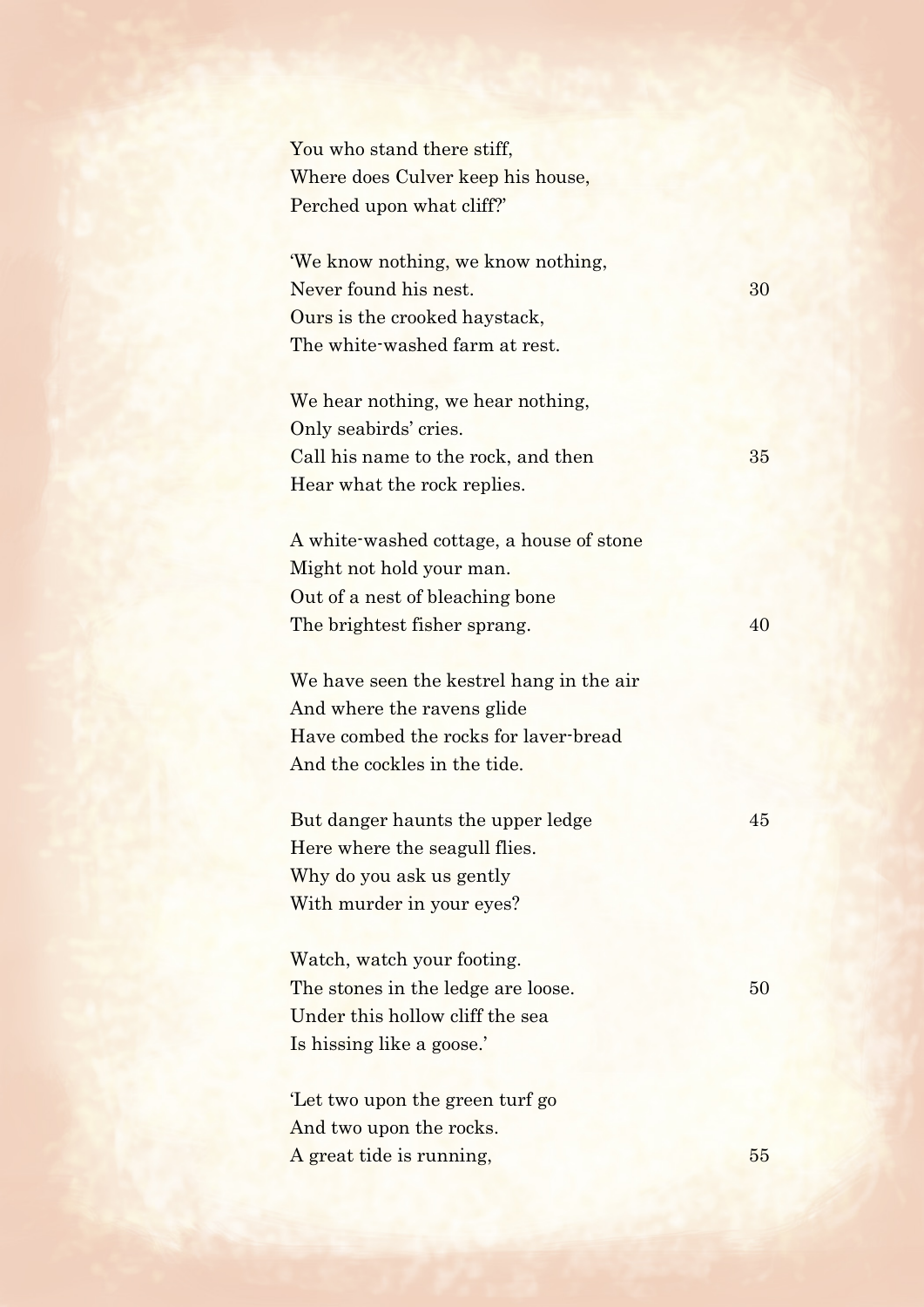On the door of death it knocks.

It roars to have him hammered down With nails to the sea bed. Where is he hiding in the rocks, The man we took for dead?' 60

'The equinox is rising; The sky to the West is black. The sea has drowned a hundred pools: Should we not go back?'

'To think, that fish was in my net 65 And now has got away. He beckons for the sun to set And the waters fill the bay.'

| 'Go back, go back, and leave him      |    |
|---------------------------------------|----|
| Before it is too late.                | 70 |
| The sea has drowned a thousand pools. |    |
| We cannot fight with Fate.            |    |

The great rock and the little rock, They slip beneath the wave. These breakers have drawn blood before,  $75$ Their lilies strewn a grave.

The mole beneath the giant sea Is heaping mound on mound. Make for the ship, come quickly, Or we shall all be drowned.' 80

'The dark is helping the digging mole To cut our exit off. Who could smoke out a smuggler's hole In a sea so blind and rough?